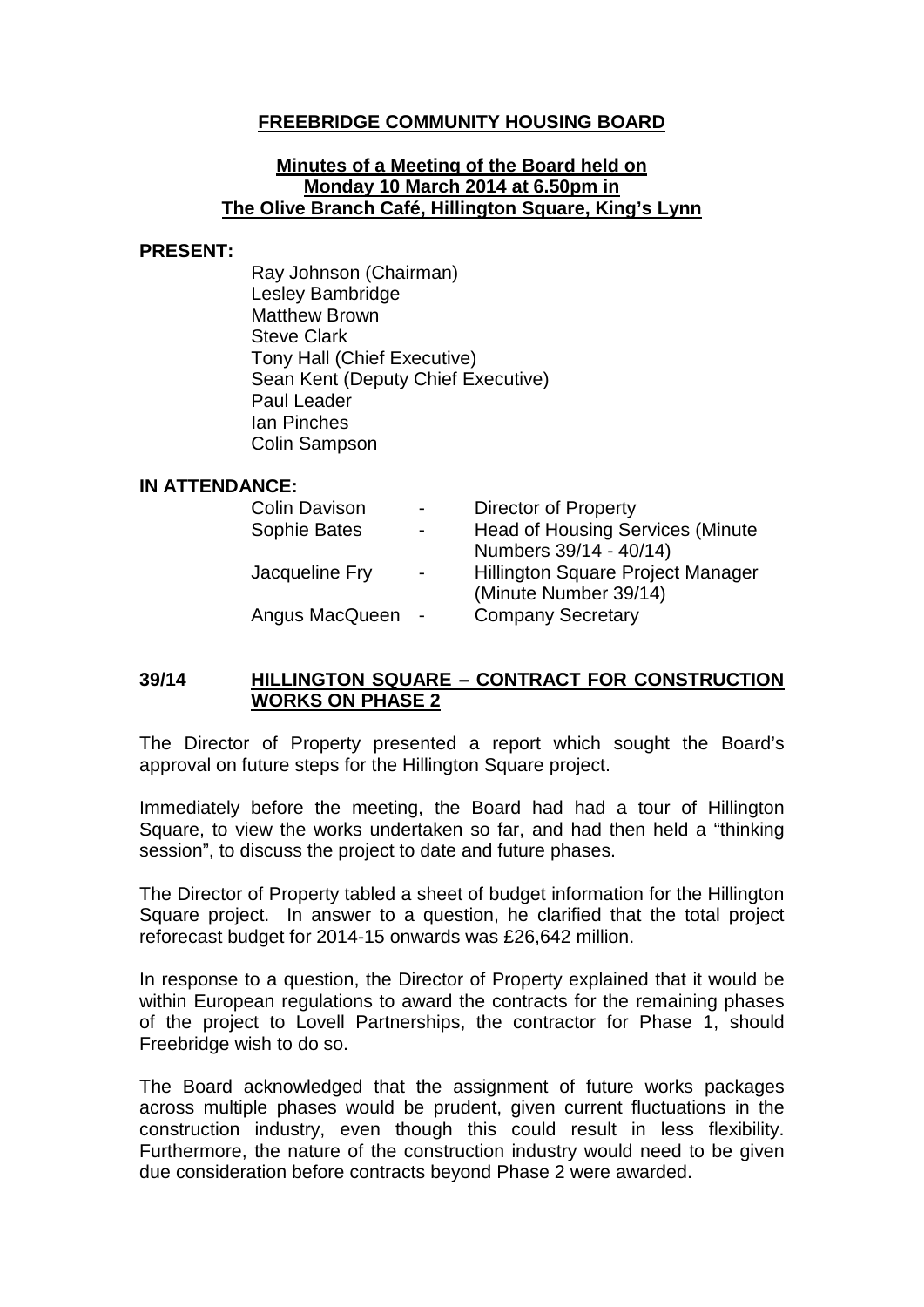# **RESOLVED:**

- 1) That the contract for construction works for Phase 2 of the Hillington Square project be awarded to Lovell Partnerships, with subsequent phases to be let on a phase-by-phase basis, subject to a full review on completion of Phase 1.
- 2) That authority be delegated to Management Team to assign future work packages across multiple phases where value engineering by placement of orders for services/goods can be gained.

### **40/14 REVIEW OF VARIOUS HOUSING POLICIES**

The Head of Housing Services presented a report which reviewed a number of Housing policies.

The Head of Housing Services explained that all front-line staff who might come into contact with children or vulnerable adults would be receiving faceto-face safeguarding training this year, with refresher training every three years. Previously, the training had been provided through a workbook, but it was felt that face-to-face training would have more impact.

In answer to questions, the Head of Housing Services made the following points:

- Disclosure and Barring Service (DBS) checks were carried out on all relevant staff annually; these were standard rather enhanced checks. It was not straightforward to determine which staff required DBS checks; it depended on the interpretation of legislation and making judgements on each job description.
- It was part of the management agreement with The Benjamin Foundation that their staff working with residents at Plaxtole House would have undergone appropriate DBS checks.
- Frontline staff were told to report any suspected cases of domestic abuse or neglect to their line manager. These cases were then referred to Social Services for investigation.
- Most refuges in Norfolk for victims of domestic violence had closed owing to funding cuts; Norfolk victims tended to be allocated a refuge out of area.

The Board thanked the Head of Housing Services for a thorough report and for ensuring that Freebridge had suitable safeguarding procedures in place.

### **RESOLVED:**

1) That the revised Domestic Abuse Policy be approved, as presented.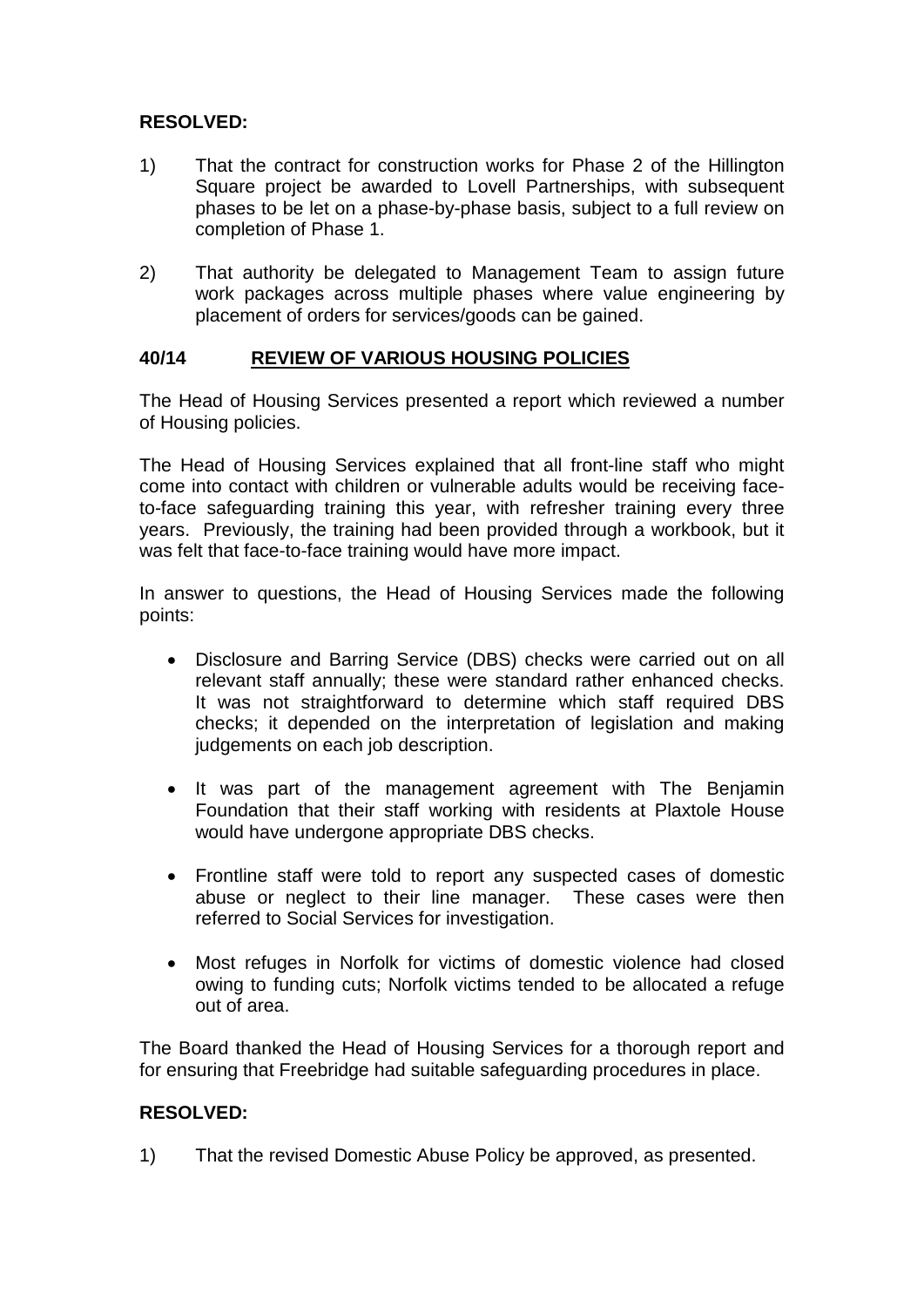- 2) That the existing Safeguarding Children, Young People and Vulnerable Adults Policy and Support for Vulnerable People Policy be abolished.
- 3) That the Safeguarding Children and Young People Policy be approved, as presented, and be subject to annual review.
- 4) That the Safeguarding Vulnerable Adults Policy be approved, as presented, and be subject to annual review.

### **41/14 APOLOGIES**

There were no apologies for absence.

#### **42/14 MINUTES**

The minutes of the meeting held on 3 February 2014 were confirmed as a correct record and signed by the Chairman.

### **43/14 MATTERS ARISING**

#### • **Audit Committee Vacancy (Minute Number 37/14 (b))**

**RESOLVED:** That Colin Sampson be appointed to fill the vacancy on the Audit Committee caused by the resignation of Frazer Clement from the Board.

#### **44/14 DECLARATIONS OF INTEREST**

There were no declarations of interest, although it was noted that there was a general interest among the Non-Executive Board Members in the item at minute number 50/14 – The Business Case for Board Remuneration.

#### **45/14 CHAIRMAN'S UPDATE**

The Chairman said that, in addition to his weekly meetings with the Chief Executive, he had attended the following engagements since the last meeting:

| 11 February | West Norfolk Partnership leaders' meeting                                                                                                        |
|-------------|--------------------------------------------------------------------------------------------------------------------------------------------------|
| 13 February | Board fraud prevention briefing                                                                                                                  |
| 14 February | Housing association Chairs' meeting organised by<br>the National Housing Federation, including a talk<br>by Julian Ashby, Chair of the Homes and |
|             | <b>Communities Agency Regulation Committee</b>                                                                                                   |
| 26 February | Times Top 100 Employers awards evening in<br>London                                                                                              |
| 4 March     | Queen Elizabeth Hospital Extraordinary General<br>Meeting                                                                                        |

The Chairman also reminded the Board that the stakeholder business planning day would be held on 25 March.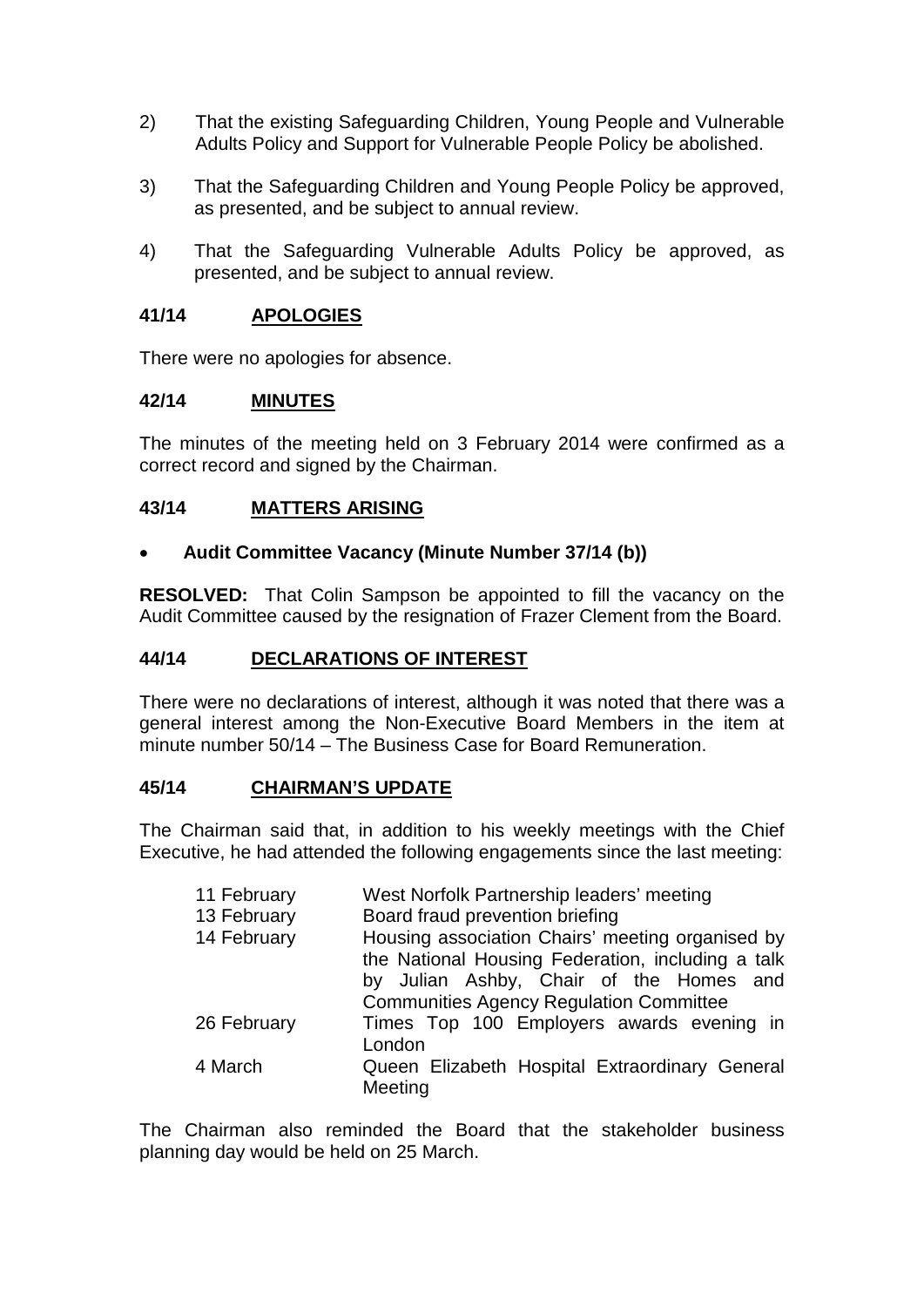# **46/14 CHIEF EXECUTIVE'S UPDATE**

# **(a) Written Update**

The Chief Executive had circulated a written update, covering a number of issues, in advance of the meeting; this was noted by the Board.

In particular, the Board was delighted at the news that Freebridge had achieved 55<sup>th</sup> position in the Times Top 100 Best Not-For-Profit organisations to work for, with runner-up in a special category for Employee Learning and Development. The Board acknowledged the significant amount of work by the staff team towards this achievement, especially the Director of Engagement.

# **(b) Director of Finance**

The Chief Executive reported that Shendi Keshet, Director of Finance, had left the organisation.

# **(c) Apprentice of the Year**

The Chief Executive said that Livvi Hodges, a Freebridge Apprentice Plumber, had been named Apprentice of the Year at the King's Lynn and West Norfolk Mayor's Business Awards. The Board asked the Director of Property to pass on its congratulations to her.

It was also reported that Livvi had performed well on the Rotary Club's young leaders' scheme, and had made a good speech to the Rotary Club.

[Confidential wording]

# **47/14 DRAFT BUSINESS PLAN 2014-15**

The Chief Executive presented a report which proposed the 2014-15 Business Plan targets, the three-year Plan framework and the schedule for the Board's "thinking sessions" over the next year.

The Chief Executive provided the following updates to the report:

- One of the key messages from the Board planning days was "Better homes, not just more houses" (rather than "Better homes, not just more homes").
- The target in the 2014-15 draft Business Plan to "Evaluate Implications" of 24/7" should sit under Increasing Satisfaction rather than Increasing Capacity.
- The "thinking session" on Financial Markets would not now be held in April 2014, but would be scheduled for a later date.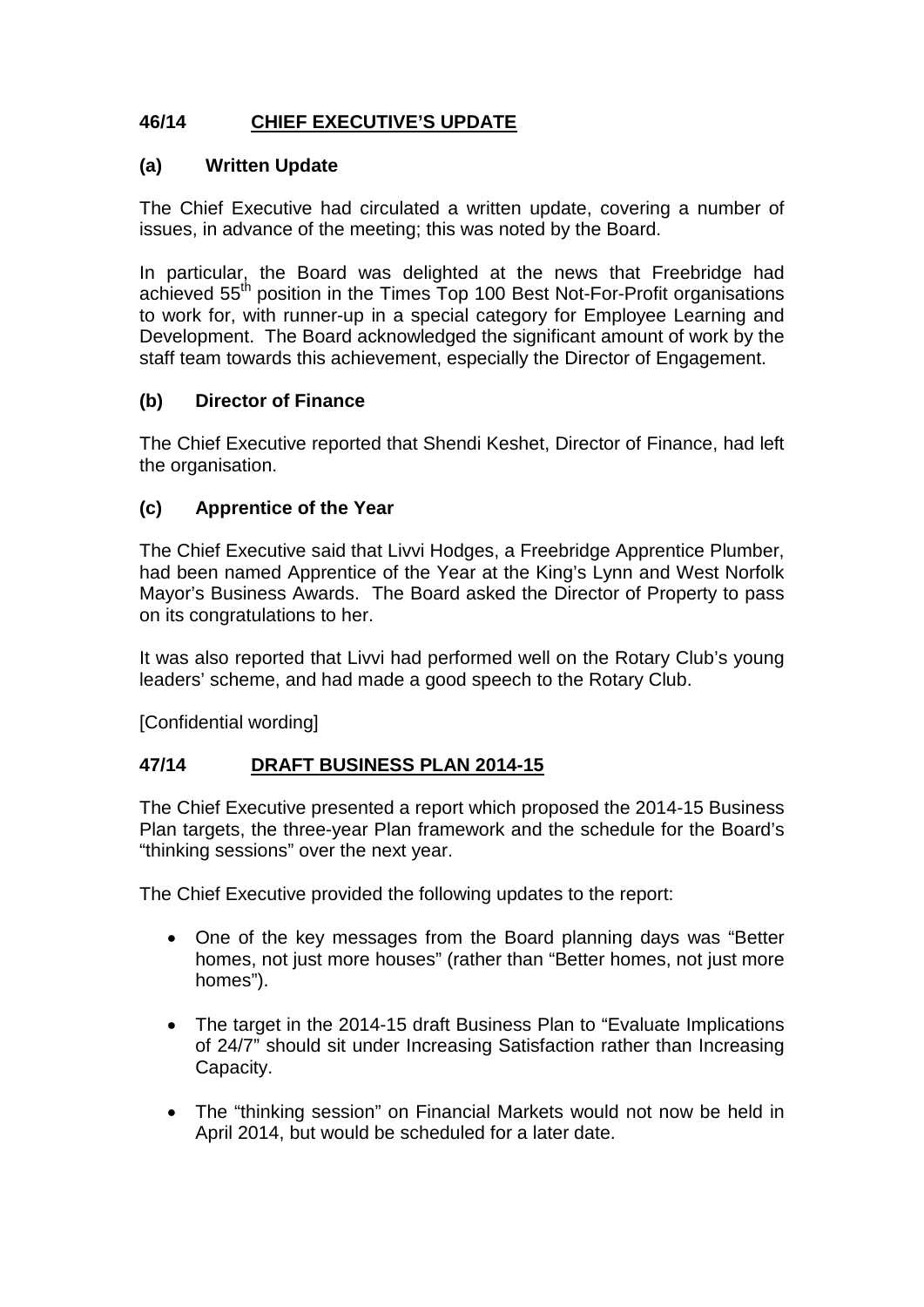The Chief Executive reported that the draft Business Plan had been presented to the Tenant Panel, which had been supportive of it and would align its work plan to it.

The Board acknowledged that the draft Business Plan reflected the views expressed at its planning days.

# **RESOLVED:**

- 1) That the draft Business Plan 2014-15 and the three-year Business Plan framework be approved as presented, subject to moving "Evaluate Implications of 24/7" from Increasing Capacity to Increasing Satisfaction.
- 2) That the "thinking session" schedule be approved as presented, subject to removing the session on Financial Markets from April 2014 and organising this for a later date.

# **48/14 AFFORDABLE HOMES PROGRAMME 2015-18**

Confidential item

# **49/14 COASTSHARE**

The Chief Executive presented a report which proposed that Freebridge become a member of Coastshare, a not-for-profit company established to enable not-for-profit organisations to provide services to each other at cost and free of VAT.

It was commented that Freebridge should not feel that it had to agree to every request from members of Coastshare to provide its services at cost; each situation should be considered on its merits.

**RESOLVED:** That Freebridge become a member of Coastshare.

# **50/14 THE BUSINESS CASE FOR BOARD REMUNERATION**

The Company Secretary presented a report which provided a Business Case for introducing payment of the Board.

It was highlighted that section 1.7 of the report set out a list of issues that remained to be resolved before the introduction of Board payment. These included Board Member expenses and the Borough Council's position on the payment of its nominated Board Members. In terms of Board Member expenses, the intention would be to move these in line with those paid to employees.

The Board was of the view that the Business Case produced by Campbell Tickell was comprehensive and well put together, and was pleased to note that this had been provided at reasonable cost.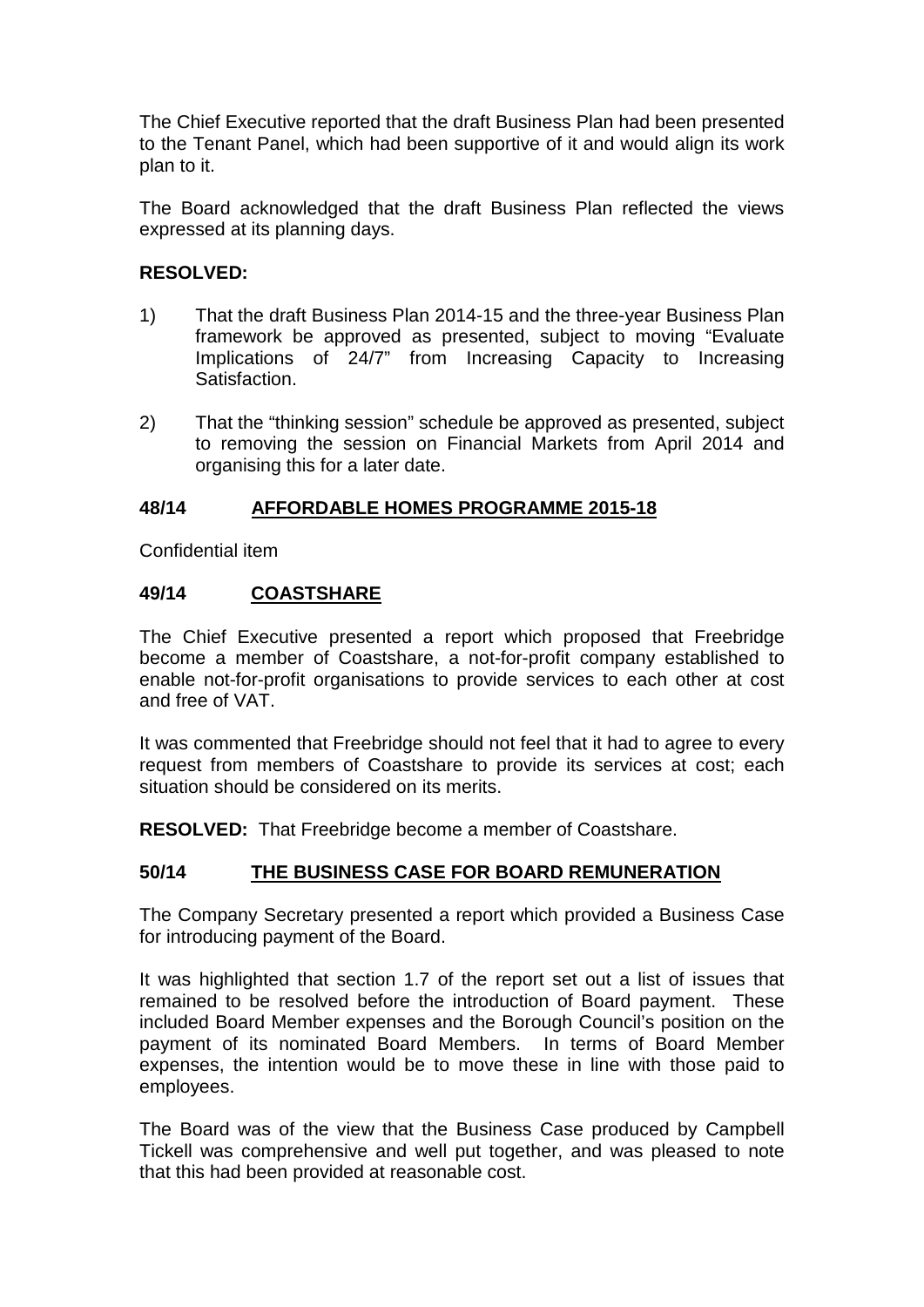# **RESOLVED:**

- 1) That the Business Case for Board Remuneration, as attached to the report, be adopted.
- 2) That the Business Case be presented to the Freebridge 2014 Annual General Meeting in advance of the commencement of Board remuneration on 1 October 2014.
- 3) That it be agreed that the Business Case demonstrates that the introduction of Board remuneration will be in the best interests of Freebridge and its tenants.
- 4) That the levels of payment set out in the Business Case be approved, and it be agreed that these are referred to in the recruitment advertising for new Board Members in 2014.
- 5) That the actions set out in section 1.7 of the report which remain to be completed before the introduction of Board remuneration be noted, and the Company Secretary be requested to pursue these and report back to the Board in July 2014.

# **51/14 BOARD MEMBER RECRUITMENT AND SUCCESSION**

The Company Secretary presented a report which set out a process for recruiting Independent and Tenant Board Members in 2014, and which considered succession planning for the position of Chairman.

The Board was of the view that, because of the importance of the positions, they should be advertised more widely than just in the two West Norfolk local papers. This should include advertising in the Eastern Daily Press, and the possibility of on-line advertising should also be considered.

The importance of recruiting new Board Members of the necessary calibre and skills was stressed. It was noted that there may be issues around quorum if appropriate candidates could not be found.

The Board was pleased to note that the Tenant Panel was having an increasing input into Board business, in particular with regard to policy and performance review. The Company Secretary advised that some Tenant Panel Members would be observing the next Board meeting as part of their development. Ultimately, it may be that new Tenant Board Members could be recruited from the Tenant Panel.

### **RESOLVED:**

- 1) That the Board Member recruitment proposals outlined in sections 4 and 5 of the report be approved, subject to wider advertising than that suggested.
- 2) That the amendment to the Board Membership, Recruitment and Succession Policy set out at section 4.2 of the report be approved.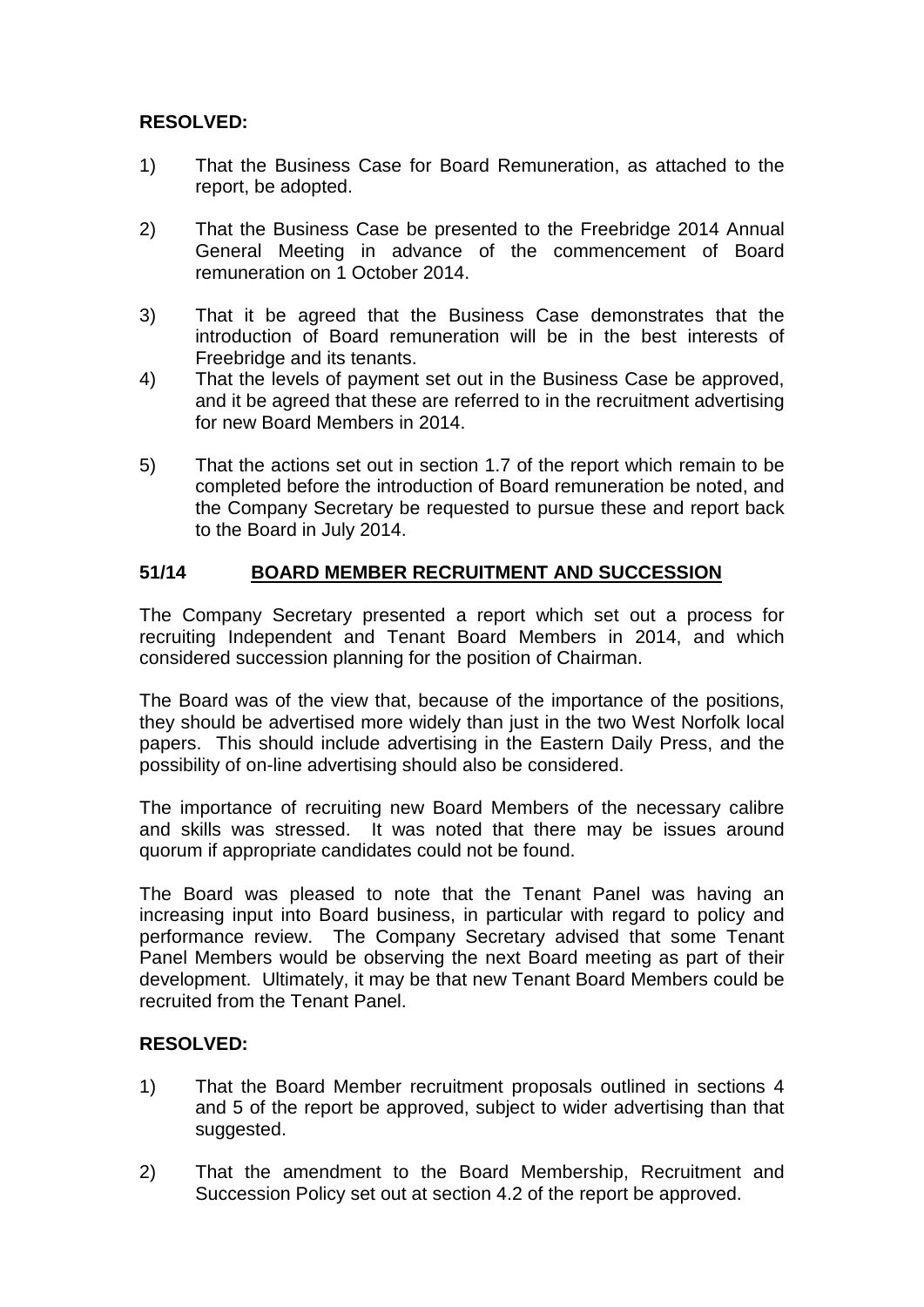# **52/14 REVIEW OF THE DEALING WITH UNREASONABLY PERSISTENT COMPLAINANTS POLICY**

The Board considered a report which reviewed the Dealing with Unreasonably Persistent Complainants Policy.

The need to exercise sensitivity in cases of persistent complainants was stressed.

**RESOLVED:** That the revised Dealing with Unreasonably Persistent Complainants Policy be approved, as presented.

# **53/14 REVIEW OF THE DIGITAL INCLUSION POLICY**

The Board considered a report which reviewed the Digital Inclusion Policy.

**RESOLVED:** That the revised Digital Inclusion Policy be approved, as presented.

### **54/14 APPOINTMENT OF SHAREHOLDERS**

The Board considered a report which listed applications for tenant shareholding.

**RESOLVED:** That the applications for tenant shareholding set out in Appendix 1 to the report be approved.

### **55/14 BENCHMARKING REPORT 2012/13**

The Deputy Chief Executive presented a report which advised of the 2012/13 annual Housemark benchmarking results.

The Deputy Chief Executive apologised that the benchmarking results related to the year ending 31 March 2013, and as such the information was quite old. He would present the results for the year ending 31 March 2014 to the Board at an earlier stage, and in time to feed into the business planning process.

The Deputy Chief Executive highlighted that there were two elements of the results in which Freebridge fell within the bottom third of the benchmarking group. The first was major works and cyclical maintenance; this result reflected the fact that the Decent Homes programme was still in progress during 2012/13. The second was ICT costs; there had now been an ICT service review and a subsequent restructure of the team. With regard to empty property costs, the actual price per repair was comparable to peers, but Freebridge had a higher turnover of properties. Taking into account all elements of the results, Freebridge's direction of travel overall was pleasing.

In answer to questions, the Deputy Chief Executive made the following points: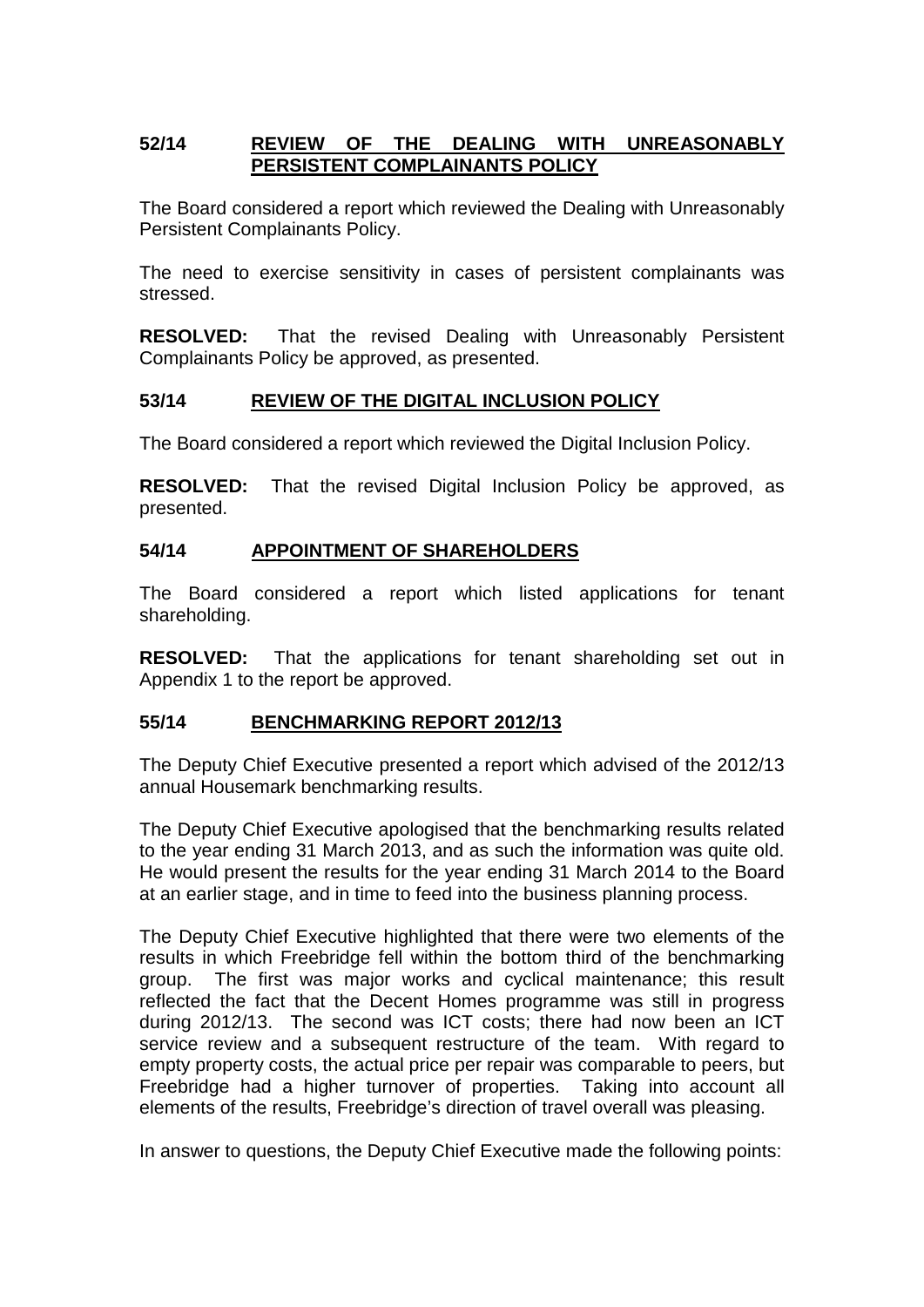- Whilst it was difficult to make exact comparisons with other ICT teams, Housemark had worked hard to make their benchmarking as useful as possible. The Freebridge ICT team had also undertaken benchmarking with other housing association ICT teams locally. If the Housemark results for 2013/14 revealed that Freebridge remained in the bottom third for ICT costs, the results of the local benchmarking would be shared with the Board.
- Research had been undertaken into the reasons for the comparatively high turnover of properties at Freebridge. This had shown that the two most common reasons for cessation of a Freebridge tenancy were death and moving to a care home, reflecting the elderly demographic of Freebridge's tenants.

The Board noted the report.

# **56/14 FINANCIAL PLAN AND BUDGET UPDATE 2014/15**

Confidential item

# **57/14 REGULATORY INVESTIGATION**

The Chief Executive presented a report which provided details of an investigation into a case involving Freebridge currently being undertaken by the Regulator.

The Chief Executive said that this case had not been the subject of a formal complaint direct to Freebridge. It was unusual for complaints of this nature to be raised with the Regulator without first going through the housing association's own complaints procedure; it was not clear who had brought the matter to the Regulator's attention. Further communication from the Regulator was now awaited. The Executive did not believe that the tenant had been put at serious detriment.

In answer to a question, the Director of Property stated that an error had been made, in that works had been started by a Freebridge contractor without a party wall agreement being in place. However, Freebridge had made every effort to rectify the situation.

The Board noted the report.

### **58/14 URGENT ACTION TAKEN – PROVISION OF A TENANCY TO A CLOSE RELATIVE OF AN EXISTING EMPLOYEE**

The Board noted a request for urgent action that had been approved, to enable the Association to provide a tenancy to the close relative of an existing employee.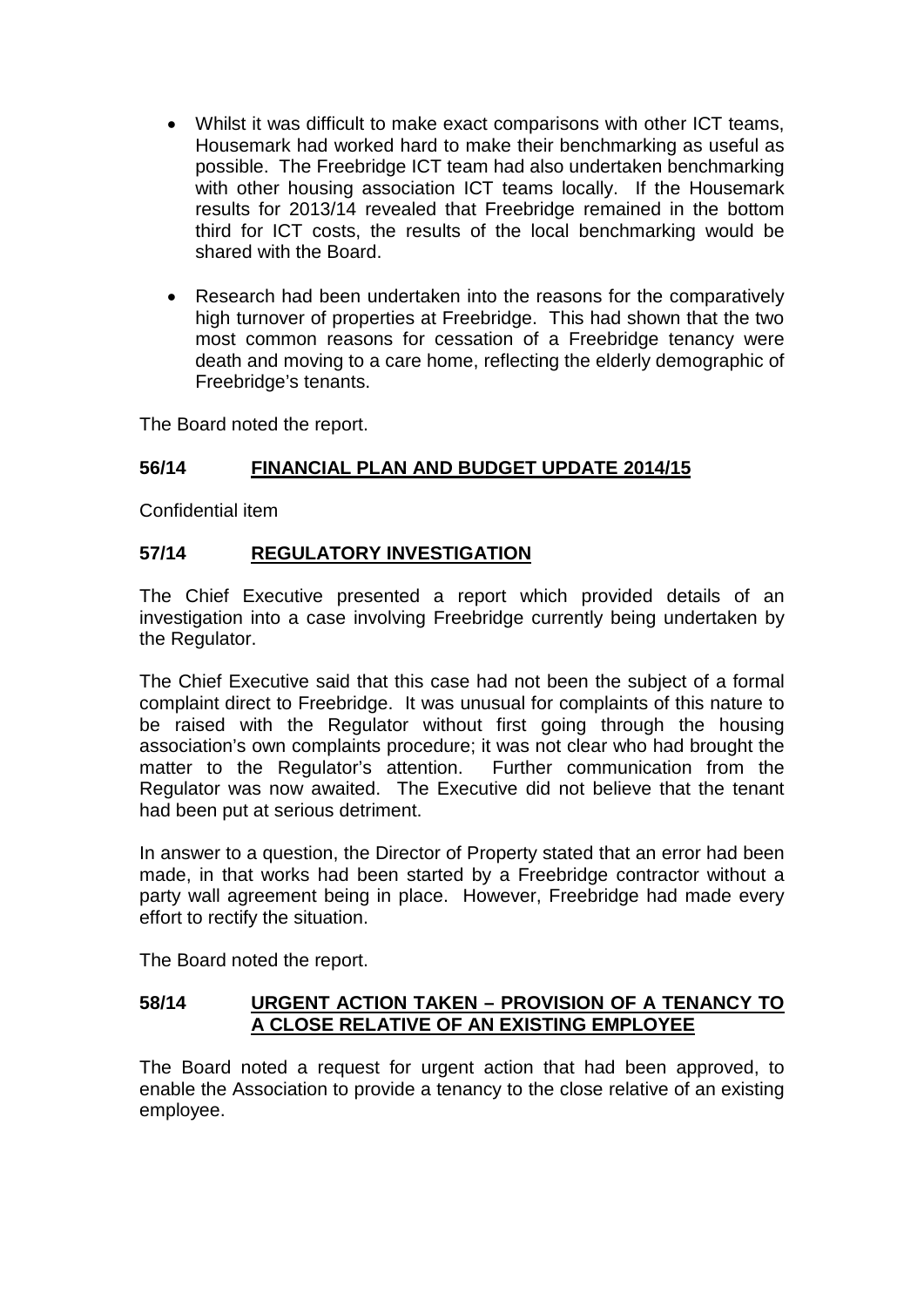# **59/14 URGENT ACTION TAKEN – REPLACEMENT OF CLEMENT COURT HEATING SYSTEM**

The Board noted a request for urgent action that had been approved, to enable the replacement of the heating system at the Clement Court sheltered scheme.

# **60/14 WORK UPDATE**

The Company Secretary presented the work update, which included the following:

- Action Sheet
- Future Work Programme of the Board.

The Board noted the update.

# **61/14 COMMITTEE MINUTES**

Ian Pinches, Chairman of the Audit Committee, presented the minutes of the Committee's meeting held on 27 January 2014. It was noted that the key issues from the meeting had been raised with the Board at its last meeting (minute number 37/14(a) refers).

# **62/14 ANY OTHER BUSINESS**

### **(a) Board Members' Conference**

The Chairman reminded the Board that the annual  $e^2$  Board Members' Conference would be held on Thursday 5 June 2014.

### **(b) King's Lynn Children's Contact Centre**

Lesley Bambridge advised that she had become Chair of the King's Lynn Children's Contact Centre. She would look to make connections with Freebridge as appropriate.

### **(c) Bank Mandate**

The Deputy Chief Executive explained that, as Shendi Keshet had left the organisation, the bank mandate would need to be changed to remove her from the list of signatories.

**RESOLVED:** That the authorised signatories list in the current bank mandate with NatWest Bank, for all existing and future accounts in the name of "Freebridge Community Housing", be changed as follows:

• Remove Shendi Keshet (former Director of Finance)